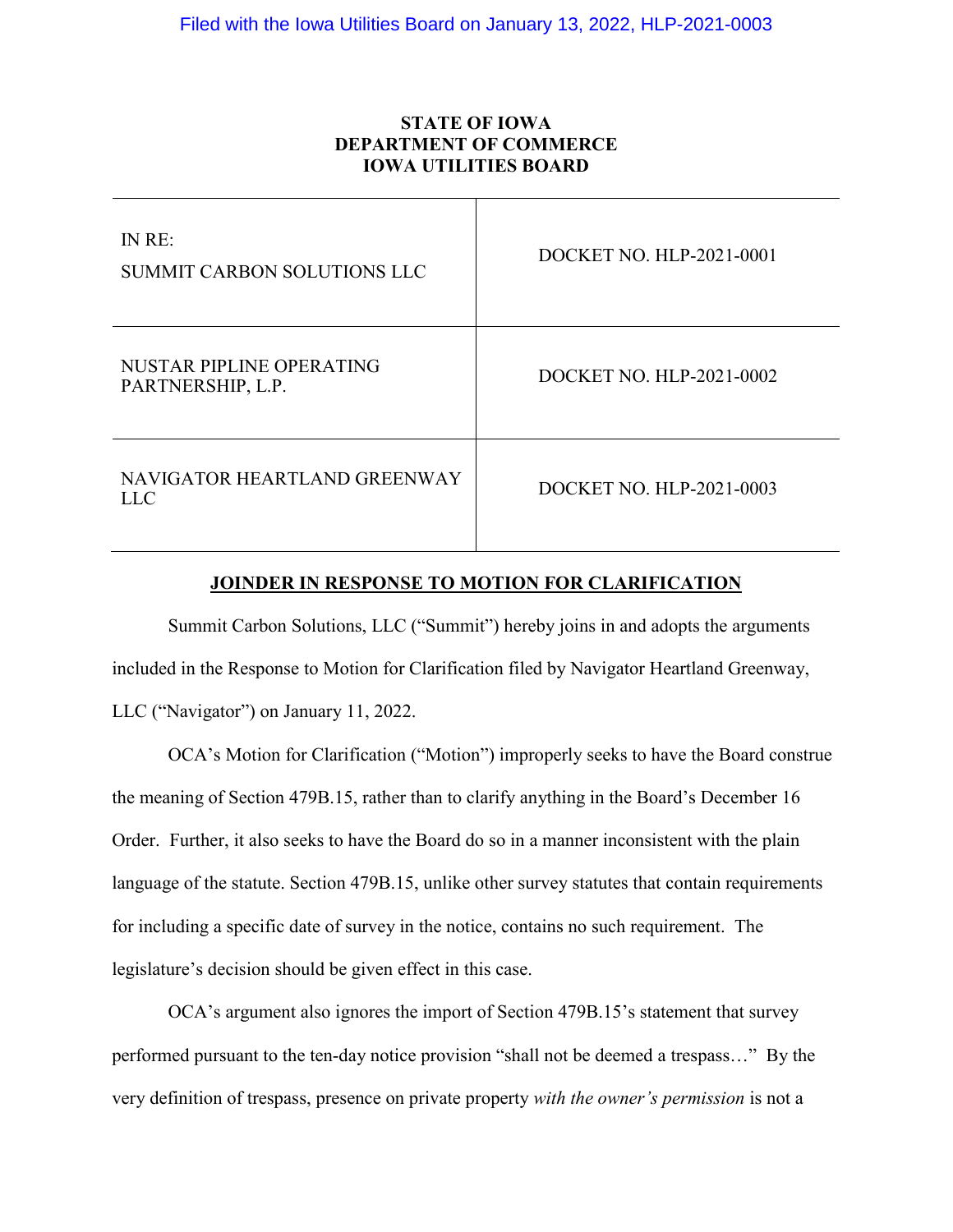### Filed with the Iowa Utilities Board on January 13, 2022, HLP-2021-0003

trespass. OCA acknowledges that Section 479B.15 pertains to the concept of trespass, but then inexplicably ignores that relationship in making its ultimate argument. Section 479B.15 exists to tell us when *involuntary* presence on private property will not be a trespass; it is not necessary for a statute to tell us that trespass does not occur where the landowner *voluntarily* permits that presence.

Finally, in addition to the myriad factors that make setting a specific survey date impractical (weather, equipment issues, unexpected land conditions), and the confusion and annoyance that is likely to result if landowners are required to repeatedly receive new notices with new dates as those factors impact the survey process, OCA's suggested approach would actually impede meeting landowner preferences. In many cases, allowing the parties to discuss voluntary survey permission results in meeting landowner preferences. For example, a pipeline company and landowner may agree to doing survey after harvest, or to do survey now, rather than ten days from now when the landowner plans to be in the field. If the *only* way to do survey is under the 10-day notice approach as OCA suggests, these conversations and outcomes are not likely to occur.

Accordingly, Summit hereby joins in and adopts the arguments in Navigator's Response to Motion for Clarification, and respectfully requests that the Board deny OCA's Motion for Clarification.

2